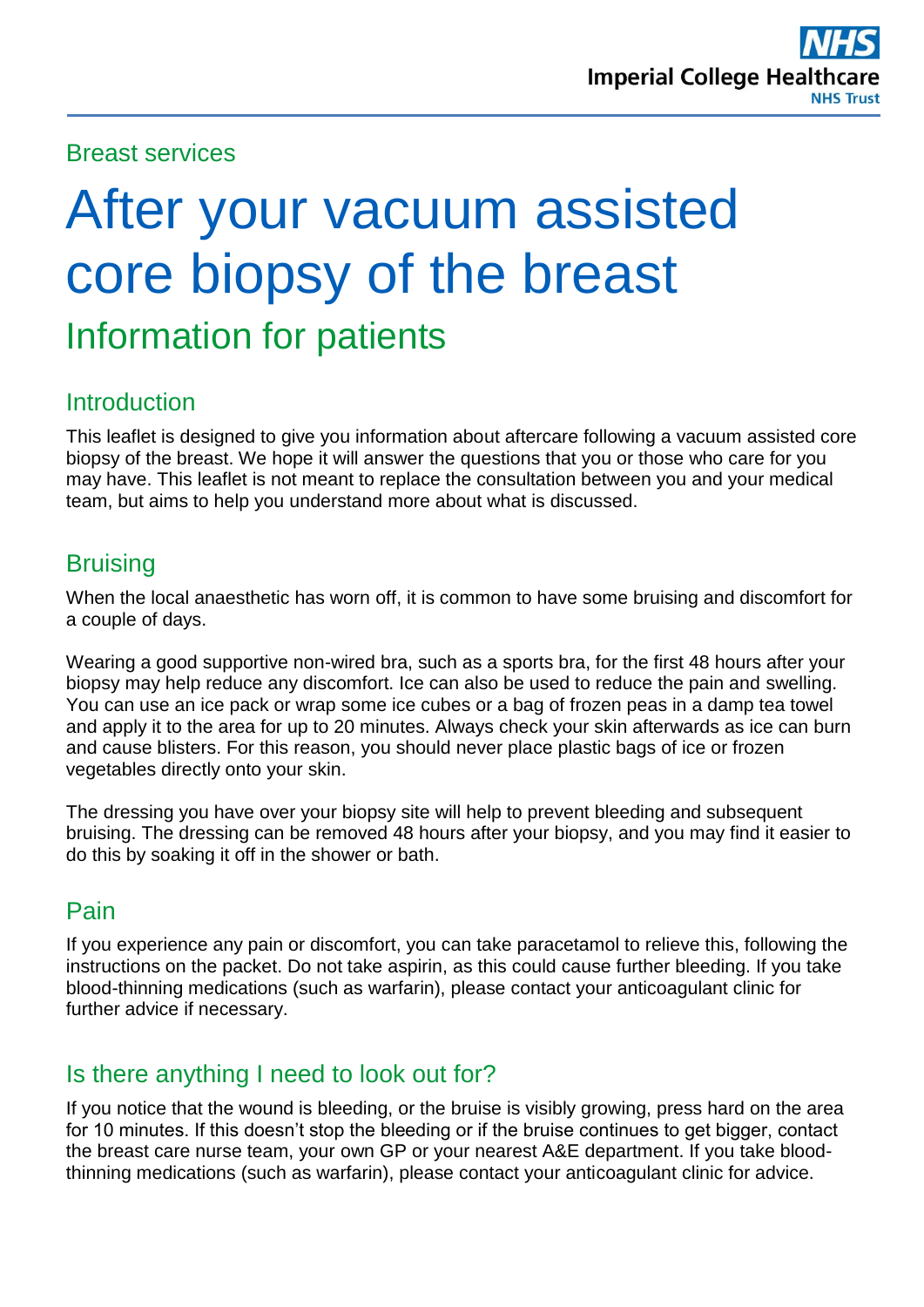If you experience chest pain or shortness of breath, visit your GP or nearest A&E department as soon as possible.

#### When can I get back to normal?

You should be able to resume your normal activities, such as driving or going back to work, immediately after your appointment. However, we advise you not to undertake strenuous exercise for 24 hours. You need to keep the dressing dry for 48 hours after application, so you can have a shallow bath but need to avoid showering during this time.

# When will I get the results?

You will be sent an appointment to discuss the results of your biopsy with the breast surgical team. It can take up to 10 days before a result is available, as the tissue sample requires careful preparation before it can be examined under the microscope and all biopsy results are discussed at the weekly breast multidisciplinary team meeting. If you do not receive a letter for an appointment within 10 days of your biopsy, please contact the breast nursing team via the Macmillan navigator service, using the telephone number below.

# Who do I contact for more help or information?

It is very important that all of your questions about the biopsy procedure are answered and that you have all the information you need about your care. Imperial College Healthcare NHS Trust has a Macmillan navigator service for access to your clinical nurse specialist and other members of the clinical team. Navigators can also help with queries and provide a range of other information, help and support relating to your care. The service is available Monday to Friday 08.00–18.00 and 09.00–17.00 at weekends.

Telephone: 020 3313 0303

# How do I make a comment about my visit?

We aim to provide the best possible service and staff will be happy to answer any of the questions you may have. If you have any **suggestions** or **comments** about your visit, please either speak to a member of staff or contact the patient advice and liaison service (**PALS**) on **020 3313 0088** (Charing Cross, Hammersmith and Queen Charlotte's & Chelsea hospitals), or **020 3312 7777** (St Mary's and Western Eye hospitals). You can also email PALS at [imperial.pals@nhs.net](mailto:imperial.pals@nhs.net) The PALS team will listen to your concerns, suggestions or queries and is often able to help solve problems on your behalf.

Alternatively, you may wish to complain by contacting our complaints department:

Complaints department, fourth floor, Salton House, St Mary's Hospital, Praed Street London W2 1NY

Email: [ICHC-tr.Complaints@nhs.net](mailto:ICHC-tr.Complaints@nhs.net)

Telephone: **020 3312 1337 / 1349**